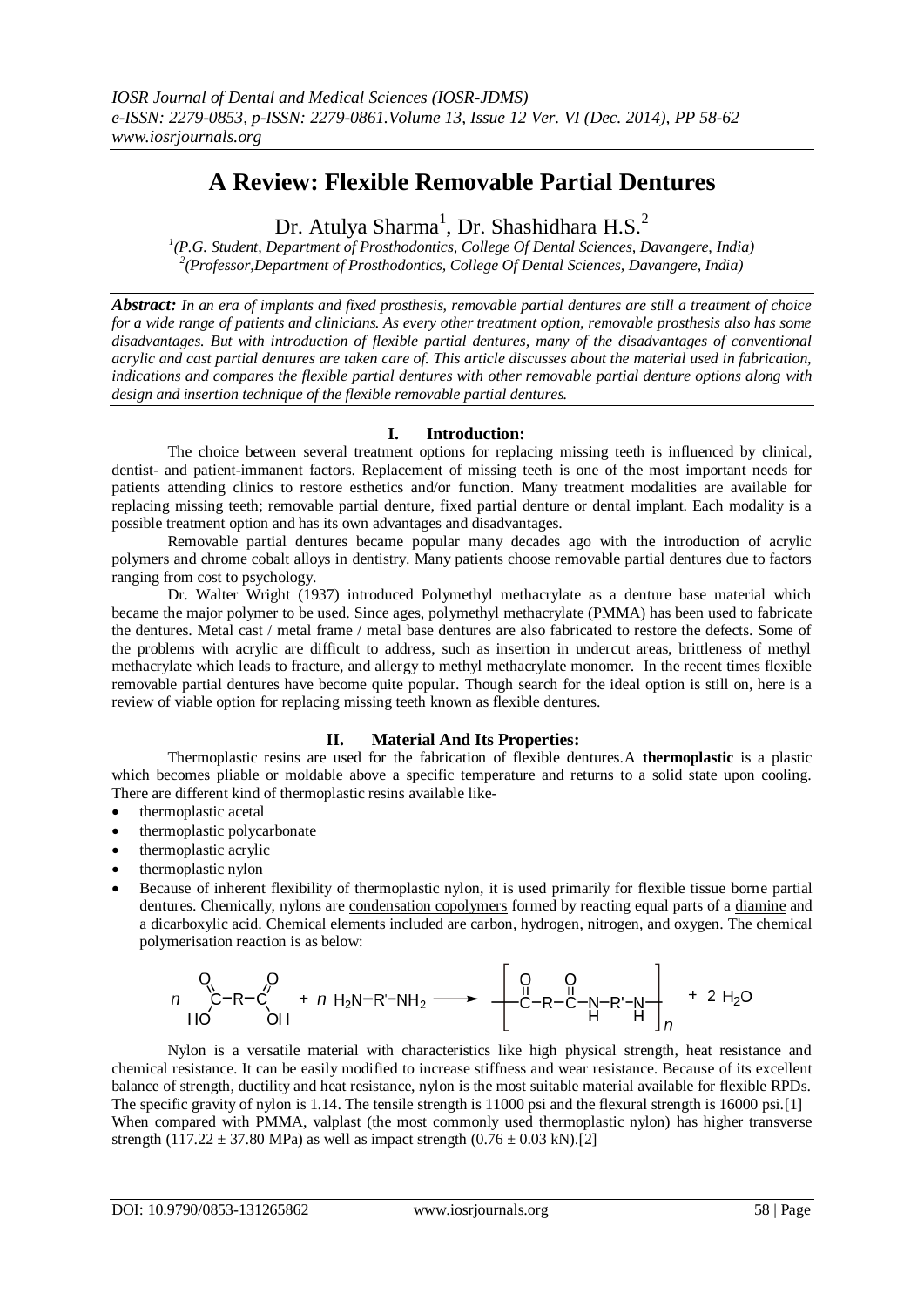#### **III. Commercially Available:**

The most suitable and commonly used material for fabrication of flexible removable partial dentures is Valplast(Valpalst Int. Corp. USA).

Other flexible materials available areFlexiplast (Bredent Germany), Lucitone FRS, Flexite, Flexite plus, Flexite M.P. , Sun flex, pro flex.

#### **IV. Indications:**

Flexible removable partial dentures are practically indicated in every partial edentulous condition provided the patients are ready to keep a removable appliance in his/her mouth. Flexible partial dentures utilizes the undercuts in the ridge for retention so it is indicated in ridges where bilateral undercuts are present.

Patients having tilted teeth (due to missing adjacent tooth for long time) develop an undercut where rigid partial denture are tough to insert. In such cases flexible partial dentures are a better option.

Apart from this it is indicated in patients with allergy to acrylic monomers as there is almost no free monomers in this material; cases where clasps have to be given in estheticzone like on maxillary canine , cases where economical conditions limit the use of implant and patient does not want FPDs. In patients who are allergic to nickel, flexible partial dentures can solve the problem faced with cast partial dentures.

In patients with large bony exostoses that can not be removed, flexible partial dentures shows good retention.



**Figure1.** Flexibility of the material allows it to engage the undercut beneath the bony exostoses, that is not possible in rigid partial dentutres.

It is also indicated in patients having microstomia, systemic diseases like scleroderma [3] or due to any other reason if there is reduced mouth opening. In such cases flexible partial dentures have shown a good success.

Patients with maxillary tuberosity undercuts often pose challenges in denture fabrication. Flexible denture flanges for patients exhibiting undercut tuberosities can solve this problem. [4]

#### **V. FRPDs versus Cast partial dentures:**

If we compare the both from the viewpoint of a dentist, time consuming mouth preparations are needed followed by some high skilled surveying techniques in the fabrication of cast partial dentures.[5].

On the part of patients, he/she finds the cast partial dentures much expensive than the FRPDs. Further the cast partial dentures are quite heavy as compared to the FRPDs and hence relatively uneasy to wear.

The next **big comparison** between the two is **esthetics.** The thermoplastic nylons are translucent material that allow the underlying tissue to be seen resulting in excellent esthetics. Moreover in FRPDs there are no metal clasps at all. Clasps are also made up of thermoplastic nylons. So clasps can be given on canines without compromising esthetics which is not possible in cast partial dentures.



**figure2:** comparison of esthetics in cast partial dentutre and flexible denture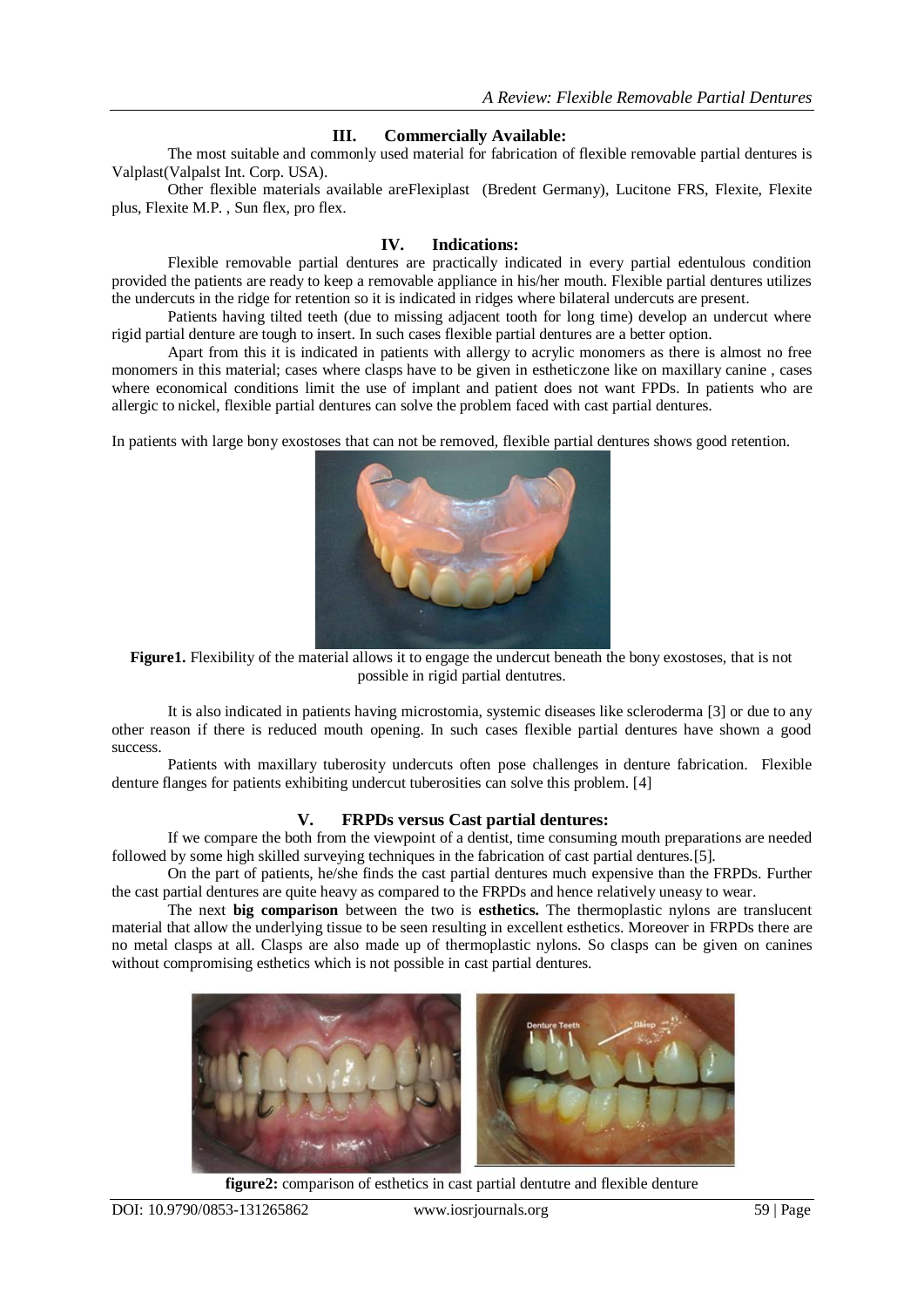# **VI. FRPDs versus conventional rigid acrylic rpd (temporaries):**

Dentures with thermoplastic nylon do not fracture even if are thrown intentionally from some height whereas patient with full acrylic partial or complete dentuers often visit the dentist with broken or fractured prosthesis as these are brittle. FRPDs show excellent biocompatibility[6] but Acrylic dentuers cause allergic reactions due to free monomer content, high porosity, high water sorption, foul smell and are difficult to insert when undercuts are present. Moreover, laboratory techniques used in the fabrication of FRPDs are more stable and accurate than those used in full acrylic dentures.

**Effect on oral mucosa**: Flexible dentures exhibit viscoelastic behaviour that lead to improvement in masticatory function and patients comfort compared with hard dentures .Flexible dentures show little effects on the mucosa of denture bearing area and little changes on the mucosa. Denture bearing area of flexible denture are more healthy with less tissues changes compared with traditional acrylic denture. Flexible removable partial dentures can adapt to the shape and movement of mouth and for this reason, these are far more comfortable to wear.[7]

In a study, conducted about the preference among the two types of denture base material; flexible dentures versus conventional acrylic, 100% patients preferred the flexible dentures over customary methyl methacrylate dentures.[8]

# **VII. Manipulation And Design:**

The **laboratory manipulation** of these thermoplastic material is done by injection moulding technique. The acrylic teeth do not bond chemically with the thermoplastic nylon so diatorics are prepared in the artificial tooth to create a mechanical bonding.

A major difference of FRPDs from cast partial dentures is the absence of occlusal rest in the former. Then what about the load distribution among soft and hard tissues. The flexibility of the major connector of the FRPD itself act as a stress breaker. The flexible base of the FRPD floats over the tissue leading to the stress distribution. As there is almost no load on the abutment tooth, **no abutment tooth mobility is seen** as is seen with rigid cast partial dentures. [6]

There **are no metal/wire clasps** used in FRPDs. **The clasps** are also made up of flexible thermoplastic material **with excellent esthetics**. Different clasp designs are used [5]





**Figure 3.** Main clasp **Figure 4.** Circumfrential clasp



**Figure5.** continuouscircumfrential clasp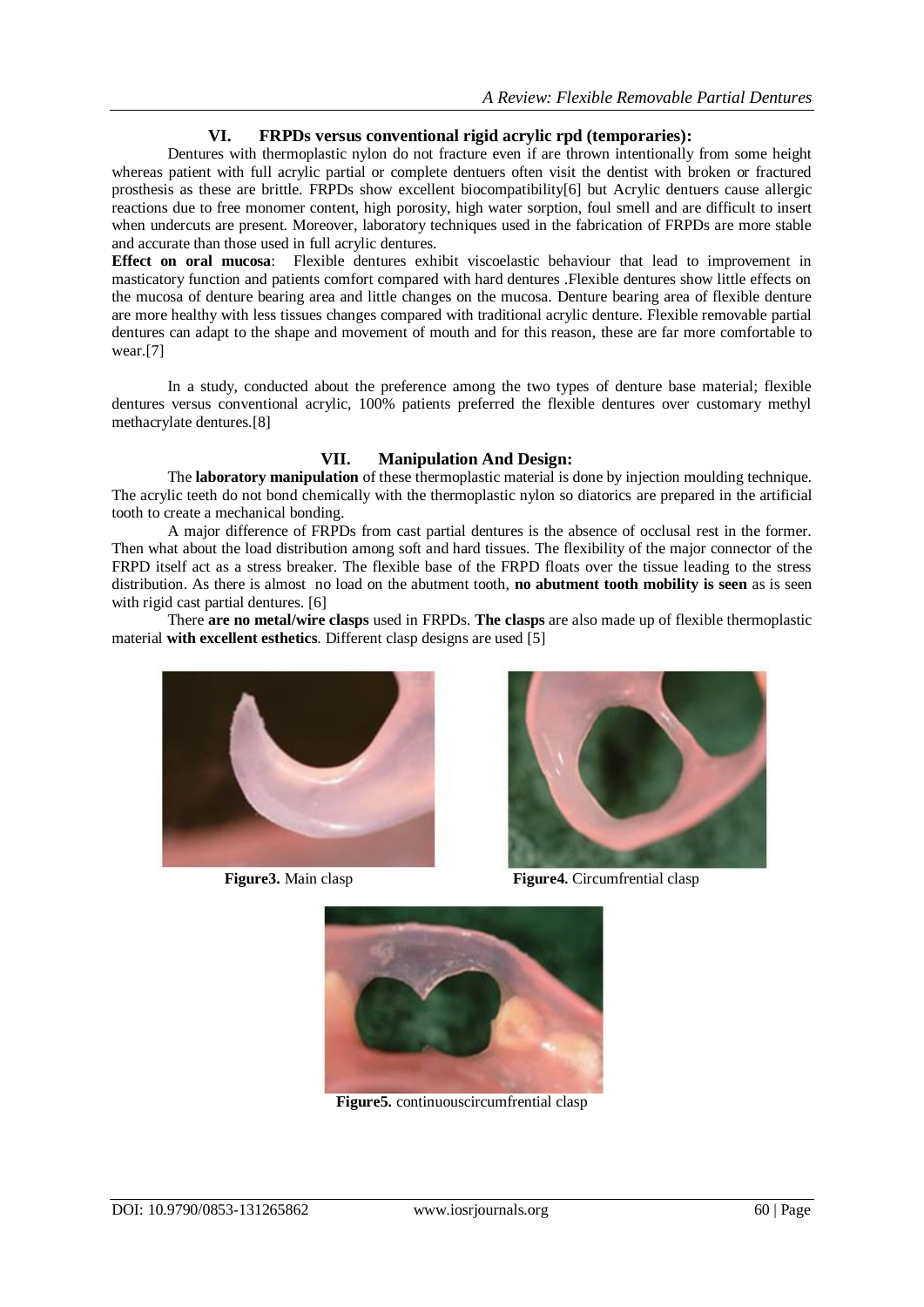

**Figure6.** Combination clasp ( of main clasp and circumfrential clasp)

If FRPDs are treated same as cast RPD or as acrylic RPDs while insertion and adjustment there are high chances that the prosthesis will fail. The **insertion technique** for FRPDs is a bit different**.**Immediately prior to inserting the appliance in patient's mouth, immerse it in very hot tap water. Leave it in the water for about 1 minute, remove and allow to cool to the point where it will be tolerated by the patient. Gently insert in mouth. The hot water permits a smooth initial insertion and good adaptation with the natural tissues in the mouth. If the patient senses any discomfort because of tightness of a clasp, the clasp may be loosened slightly by immersing that area of the partial in hot water and bending the clasp outward. If a clasp requires tightening, bend clasp inward.

If any reduction is needed due to persistent irritation, the resin must be handled differently than acrylic. It is recommend to use green mounted stones (for example, Valplast Green Mounted Point #202G013, sunflex tool kit). Use a delicate touch with the handpiece rotating between 20,000 and 25,000 rpm in rapid repetitive motion. Then it is smoothened and polished with rubber wheel.The resin will melt if there is prolonged contact with a bur or wheel, so continuously move the instrument over the surface.



**Figure7.** using green mounted stone to trim **figure8.** Valplast adjustment kit

# **VIII. Disadvantages :**

The acrylic teeth are mechanically bonded to thermoplastic nylon. Hence the teeth can come out of the prosthesis.

Chairside techniques for insertion and adjustment are different so need to be learnt. Flexible partial dentures might fail if not inserted properly. Also, one has to purchase separate instruments to adjust/ trim the flexible denture so it might add to the cost.

The elastic modulus of flexible nylon (valplast) is lesser than that of PMMA.[2]

The valplast shows clinically significant chromatic instability, so the flexible removable partial denture might show staining and discoloration with time.[9]

As flexible dentures flex under occlusal load so these can notmaintain the vertical dimension.

When comparing it with cast partial dentures one can criticise the flexible dentures stating that these do not give the patients sense about hot or cold eatables as these are bad conductors.

# **IX. Conclusion :**

Flexible removable partial dentures are better than other available options especially when there are bilateral undercuts or high esthetic requirements. Proper diagnosis, treatment planning followed by proper insertion techniques can yield good long term results. Though more research work is required to overcome the disadvantages such as poor bonding with acrylic teeth and chromatic staining,the flexible partial dentures appear to have a greater role to play in future.